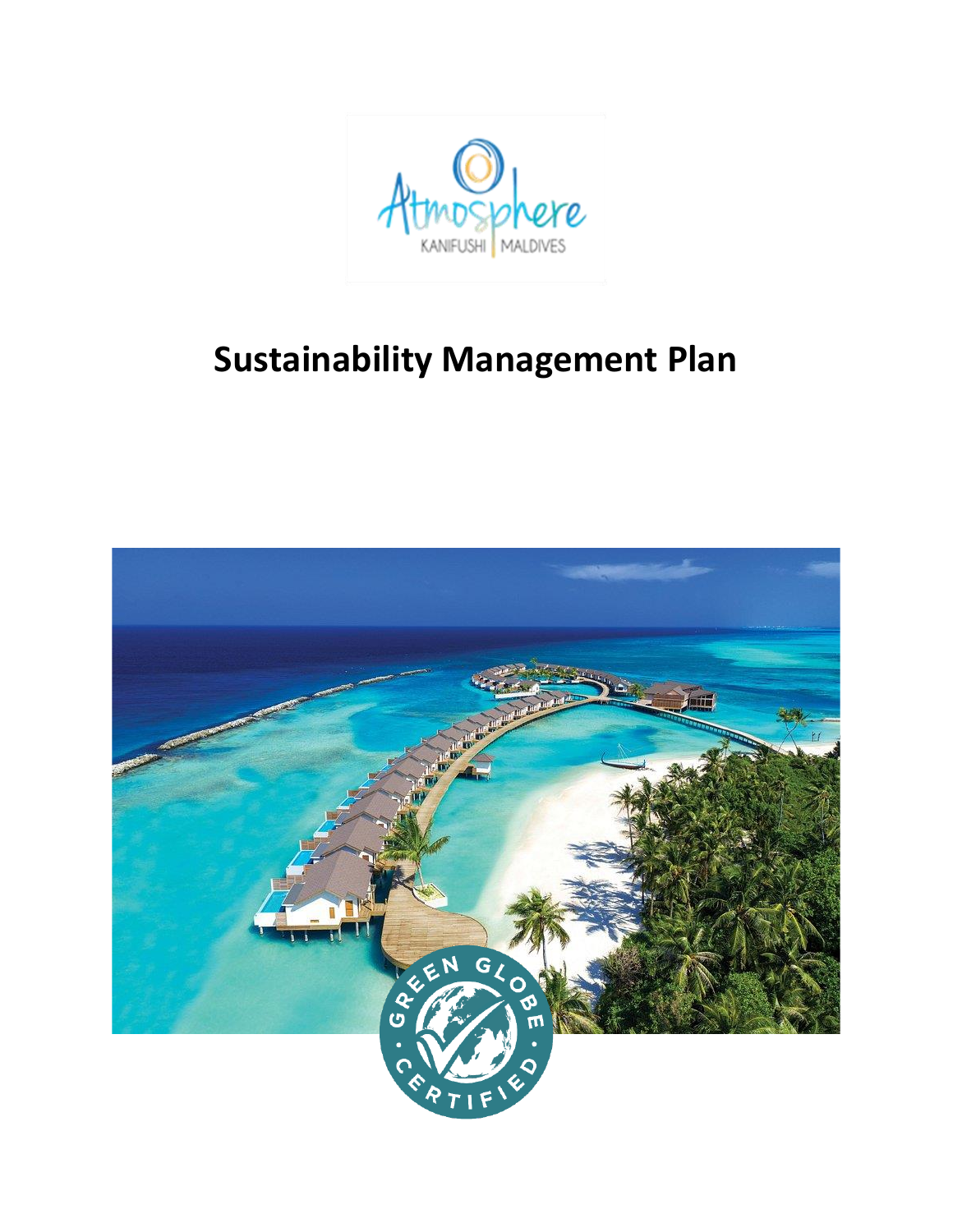# **RECORD OF REVISIONS**

| <b>REV NO.</b>          | <b>REV DATE</b> | <b>BRIEF DETAILS</b>                                                                                                 | <b>ENTERED BY</b> |
|-------------------------|-----------------|----------------------------------------------------------------------------------------------------------------------|-------------------|
| $\mathbf{1}$            | 01/10/20        | Added Energy conservation objectives, Added Renewable Energy Initiatives<br>(A2)                                     | AM                |
| $\overline{\mathbf{2}}$ | 01/10/21        | No changes have been made                                                                                            | Corporate office  |
| $\overline{\mathbf{3}}$ | 01/03/22        | Added Satisfaction goal objectives and Training objectives.<br>Changes were made in sections A.6; A.9 and section D. | Corporate office  |
|                         |                 |                                                                                                                      |                   |
|                         |                 |                                                                                                                      |                   |
|                         |                 |                                                                                                                      |                   |
|                         |                 |                                                                                                                      |                   |
|                         |                 |                                                                                                                      |                   |
|                         |                 |                                                                                                                      |                   |
|                         |                 |                                                                                                                      |                   |
|                         |                 |                                                                                                                      |                   |
|                         |                 |                                                                                                                      |                   |
|                         |                 |                                                                                                                      |                   |
|                         |                 |                                                                                                                      |                   |
|                         |                 |                                                                                                                      |                   |
|                         |                 |                                                                                                                      |                   |
|                         |                 |                                                                                                                      |                   |
|                         |                 |                                                                                                                      |                   |
|                         |                 |                                                                                                                      |                   |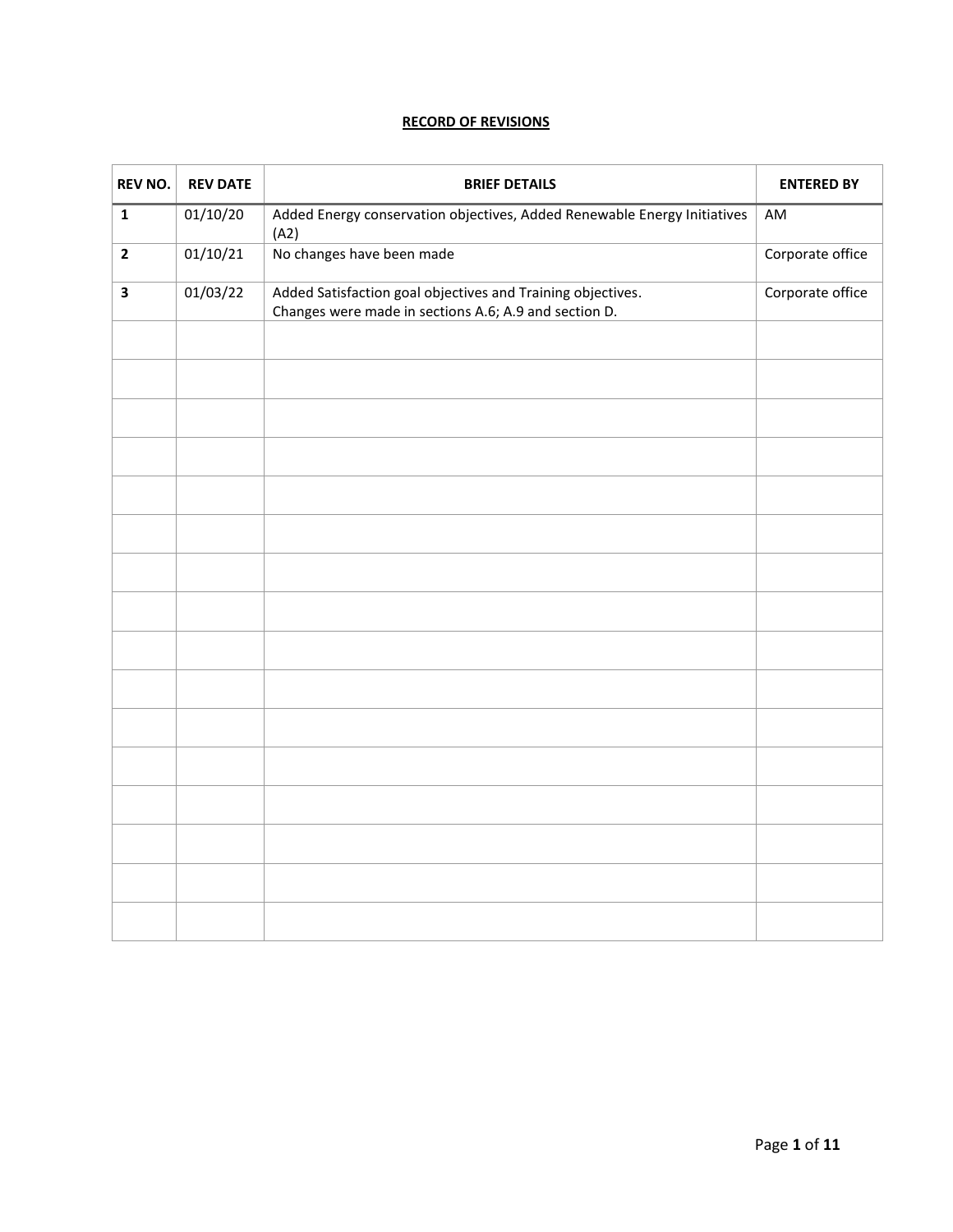| <b>Policy Title</b>  | <b>Sustainability Management Plan</b> | Reference               | OpProc_190618_14<br><b>Rev 3</b> |
|----------------------|---------------------------------------|-------------------------|----------------------------------|
|                      |                                       |                         |                                  |
| <b>Policy Group</b>  |                                       | First issue date        | June 2019                        |
| <b>Issued by</b>     | <b>Executive Office</b>               | Previous revision date. | October 2021                     |
| <b>Applicable to</b> | Resort                                | Last revision date      | <b>March 2022</b>                |

# **PURPOSE**

The Sustainability Management Plan is to ensure that decision making within our group contributes to achieve its objectives, in order to improve its sustainability, reduce its long-term environmental impact and increase the welfare of employees, guests and of the environment that surrounds us. The Sustainability Management Plan is to guide the daily operations of the business in a sustainable manner in considering the environmental, socio-cultural, quality, and health & safety issues.

## **Energy Conservation objectives**

- o Green energy utilization.
- o Reduction in amount of CO2 emissions.
- o Optimize energy efficiency of plants.
- o Reduce energy expenditure.

## • **Waste management objectives:**

- o Reduce water expenditure.
- o Reduce the amount of non-recyclable waste.
- o Increase the amount of waste that we recycle.
- o Improve the results obtained in previous years.

## • **General objectives:**

- o Achieve Green Globe certification for all our properties.
- o Lead the decision-making process to be more sustainable.
- $\circ$  Develop a business strategy based on sustainability, quality, safety & health.

## • **Satisfaction goals:**

- o Increase commitment with our customers.
- o Increase customer satisfaction measured by surveys.
- o Provide clients with information on good waste management practices.
- o Provide clients with information on company's CSR projects.

## **• Training objectives:**

- o Raise awareness of the company's CRS workers.
- o All workers are aware of environmental policies.
- o Conduct Recycling training for colleagues.
- o Train a minimum of 1 department per year in sustainability.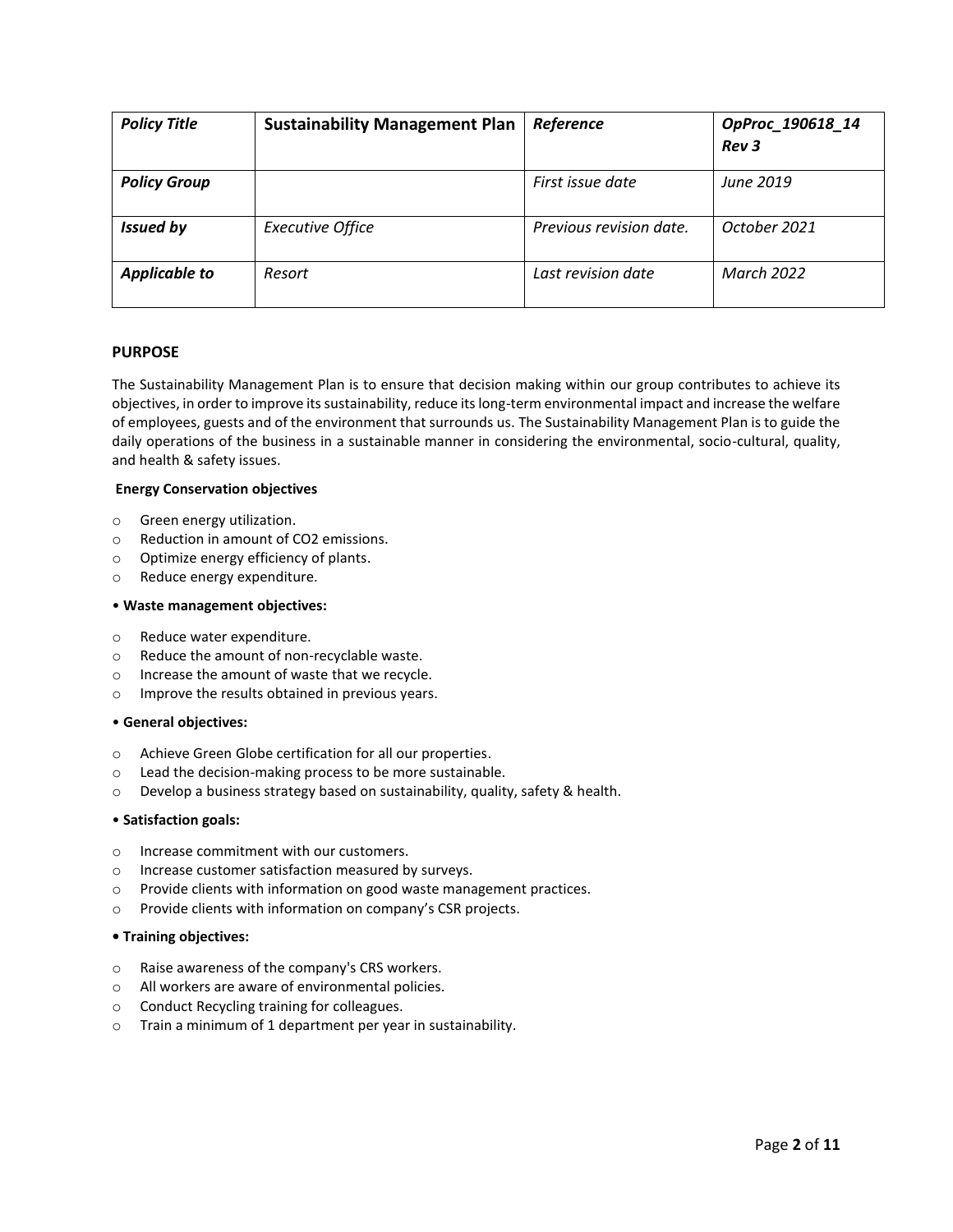

# **SCOPE**

The scope of the Sustainability Management Plan covers all activities at properties coming under Atmosphere Hotels and Resorts, and its integration with all colleagues, customers and guests, business partners, owners, other stakeholders, and the environment at large.

# **REFERENCE:**

Green Globe Certification Standard and Guide to Certification.

# **THE ATMOSPHERE HOTELS AND RESORTS VISION:**

We consider Green Globe as the premier global certification for sustainable travel and tourism. Green Globe Certification offers the world's most recognized and longest running program allowing us, as one of the green leaders in the travel and tourism industry, to confidently promote our environmental credentials along with our commitment to the people and prosperity of our location.

That is the reason why we took up the challenge and wish to obtain Green Globe certification for all our properties in 2019. It is our aim to continually improve our sustainability efforts, and to achieve in a consistent way improvement in connection with our yearly review.

Sustainability within Atmosphere Hotels and Resorts is defined as "carrying out its business in line with our company's guiding principles of being conscious of global environment issues and acknowledge our responsibility towards the environment. While the well-being of our guests remains the fore-front, we commit ourselves to carrying out operations in a sustainable manner, taking every step to minimize operational impact on, and preserve the environment wherever we operate."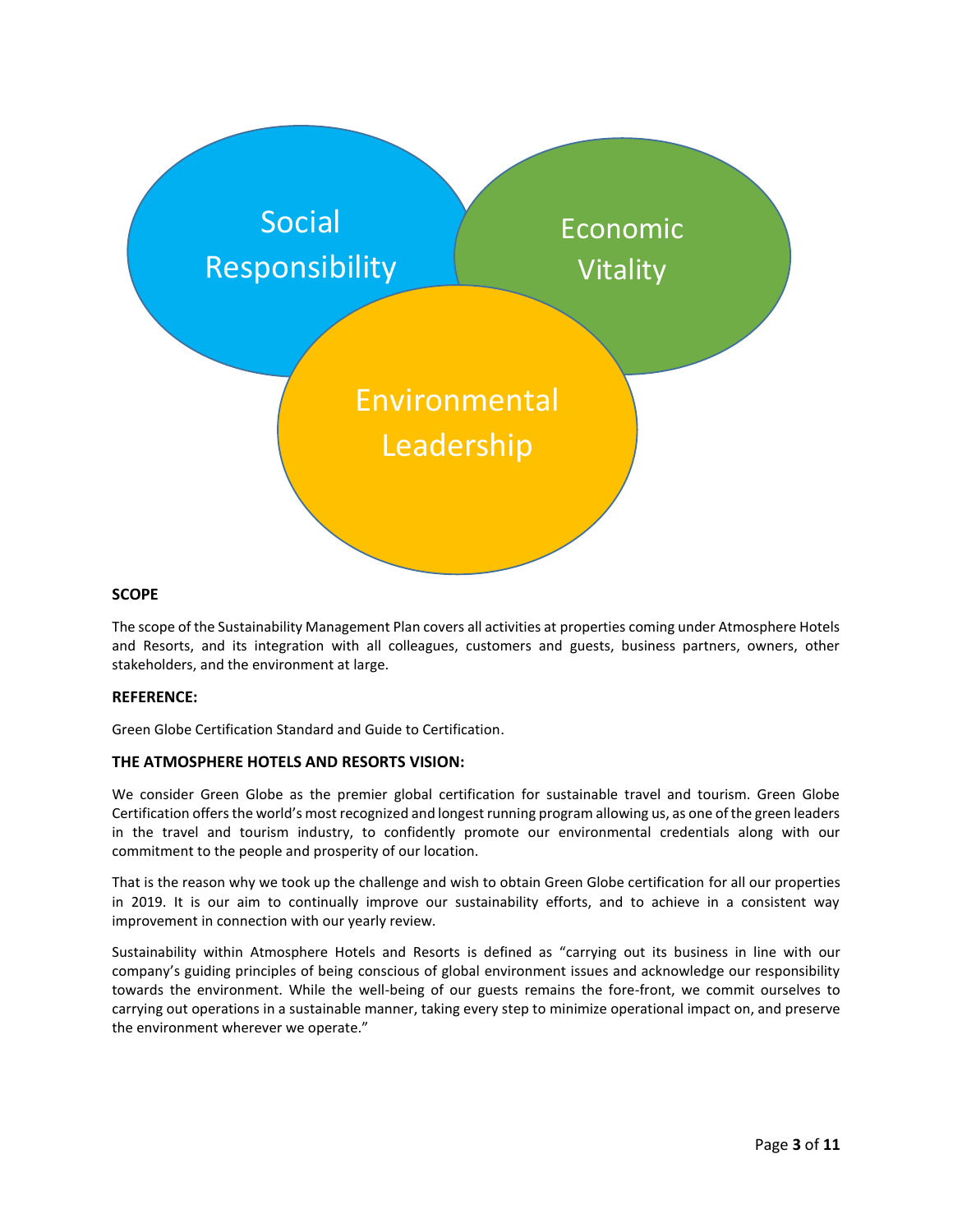We believe, our guests, staff and environment are equally important. Our Sustainable Management Plan ensures colleagues, customers, business partners, owners, other stakeholders, the environment and the property are taken care.

Our Sustainability Management Plan encompasses four key areas:

- I. **Environmental**  to be actively involved in conserving resources, utilizing renewable energy to extent possible, reducing pollution, conserving biodiversity, ecosystems, and landscapes.
- II. **Socio-cultural**  to be involved in corporate social responsibility actions, community development, local employment, fair trade, respect local communities, colleague protection. Being involve with activities to support the local community
- III. **Quality**  any activity that can sustain itself economically through creating competitive advantages within the industry with inspired service that not only meets, but exceeds guest expectations; it continues to contribute to the economic well-being of the surrounding community through local ownership, employment, buying local products, etc. A sustainable business should benefit its colleagues, customers, business partners, owners, other stakeholders.
- IV. **Health & Safety**  Atmosphere Hotels and Resorts complies with all established health and safety regulations and ensures that both guest and colleagues protection instruments are in place.

## **A. SUSTAINABLE MANAGEMENT**

## **A1. Implement a Sustainable Management Plan:**

Our properties shall establish and maintain the SMP complying with requirements included in this section.

Our properties will provide and write Policies and Procedures that:

- a) are appropriate to the nature and scale of the organization's activities;
- b) are aligned with the four key SMP areas i.e. Environmental, socio-cultural, quality and health & safety issues.
- c) include a commitment to continual improvement of the SMP
- d) include a commitment to comply as a minimum with the current applicable legislations, regulations and other requirement to which the organization subscribes;
- e) provide a framework for setting and reviewing SMP objectives and targets;
- f) are documented, implemented, maintained and communicated to all colleagues;
- g) are available to all interested and affected parties; and
- h) are reviewed periodically to remain relevant and appropriate to the organization's SMP.

**A2. Renewable Energy Initiatives** – Initiated projects to install Solar PV panels on all available roof tops in all Atmosphere managed properties. Solar power plants have already been commissioned in 5 properties. In addition, we have utilized the Lagoon in one of the island for floating platform with PV panels. Currently commissioned and in use capacity is 2.3 MW. Another 1.2 MW of Solar power is currently being installed and is expected to be commissioned by April 2022.

## **A3. Legal Compliance:**

The Resort is licensed according to the law of the Republic of Maldives and in compliance with all relevant international or local legislations and regulations, including health, safety, labour, and environmental aspects, and insurance policies and other guest and colleague's protection instruments are up to date and in order.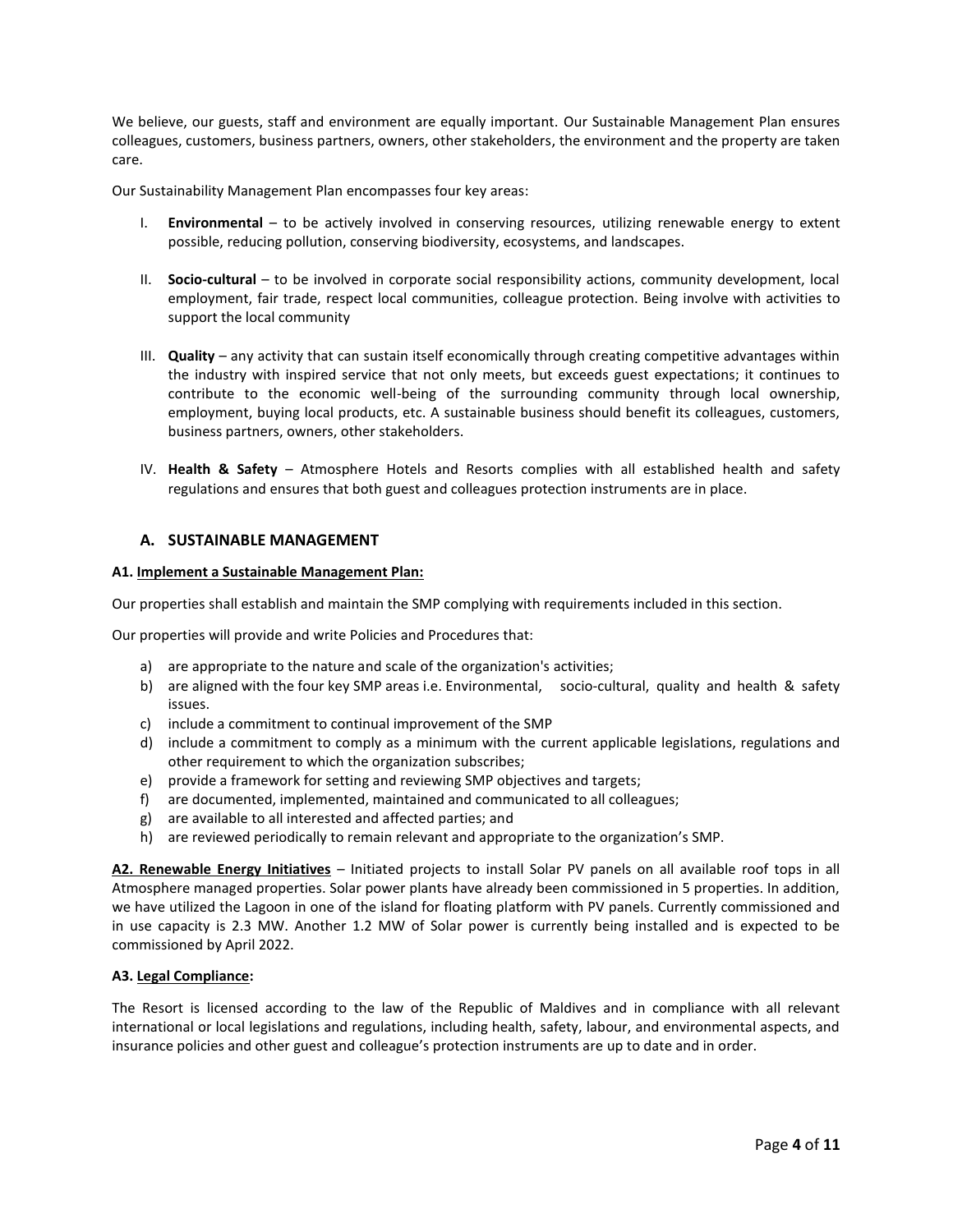## **A 4. Colleague Training:**

Colleague hiring, training, annual appraisal and performance review, at our properties are in line with the corporate competencies and competency models, based on the company believe and expectations.

We strongly believe that as a growing company it is important to follow all the process, to achieve a healthy and balance team, by encouraging internal development and growth.

## **A.5 Customer Satisfaction**

Our properties monitor customer satisfaction by receiving feedback in different ways and platform. We strongly believe, accept and work in any kind of positive or constructive feedback provided by our guest.

Besides customer satisfaction, we also review and monitor internal quality performance and satisfaction. Some of the tools used for monitoring and reviewing the same are:

- a. Customer Comment Cards
- b. Instant guest feedback log
- c. 24 48 hours' feedback
- d. Guest emails
- e. all 3<sup>rd</sup> party online platforms such as TripAdvisor, Booking.com and all social media channels.

## **A.6 Accuracy of Promotional Materials**

All communication regarding promotional material at our properties goes through the Sales and Marketing team and is in line with the company standards, local regulations and cultural norms.

We do not overpromise or mislead our guests, promotional materials are truthful and do not promise more than can be reasonably expected by customers.

## **A.7 Local Zoning, Design and Construction**

Our properties are always located in an uninhabited island which may have been operating as another resort previously. No local significant sites, water courses, wildlife of any sort, vegetation or residents would have been disturbed in an adverse manner.

Ongoing maintenance and repairs are performed regularly. The refurbishments, if any, include re-using as much of the original structure as possible, incorporate local design and architecture (i.e. kadjan roofing, dhoni shaped masts, coir, wood and bamboo) and renovation/interior design is always performed with the purpose of being as sustainable, energy-saving and long-lasting as possible, and includes use of environmentally sound materials.

## **A.8 Interpretative Tourism**

We inform our guests about the local environment, local culture and cultural heritage through various means; may it be electronic or something as simple as friendly dialogue with guests. As the Maldives is predominantly a Muslim country, guests are made aware of the local culture during the holy month of Ramadan as special emphasis is made on period of fasting of colleagues.

Special Maldivian themed nights are held in the main restaurant every week, Friday being the national day, in which local people wear traditional cloths and perform for the guests, and try and involve them as much as possible.

On arrival to the resort, each guest is greeted with the sound of bodu-beru (traditional Maldivian drums).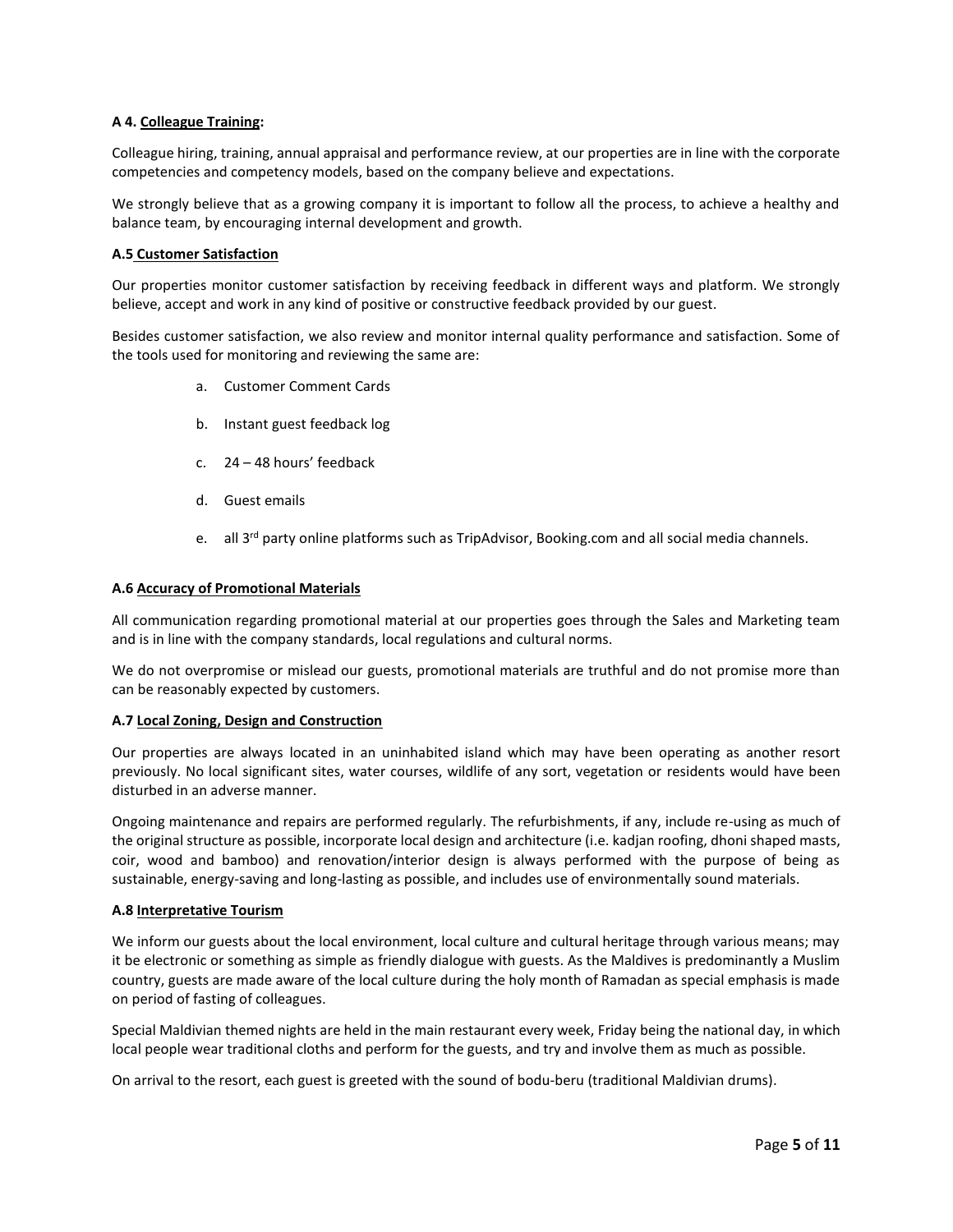Various expedition packages are available with the Resorts to visit nearby local islands, so that guests are able to experience the real Maldives, interact with the local community and support local businesses like handicrafts, and other souvenir shops.

## **A.9 Communications Strategy**

We communicate with our guests and visitors to the hotel and the website in a comprehensive manner. Our implementations, plans and strategy for a sustainable operation are clearly defined, as well as our involvement with the local community and other charity work.

Our sustainable operations involve our guests, example: we have placed a Green cards in all the rooms in order to give our guests an option whether or not they want the bed linen and/or towels to be replaced for the day, hence, providing them with an opportunity to play a direct role in water and energy conservation.

Through our "Green book", guests are informed about energy and water conservation practices, waste management initiatives and also reminded of the damage inflicted on fragile coral if one stands on them, and the need to protect the ecosystem around the island.

In the same way, guests are also politely requested to not collect or remove shells from the beach, even empty ones, as they could be the homes of hermit crabs.

## **A.10 Health and Safety**

We follow strict environment, health and safety laws, regulations and procedures to conserve and protect the environment and create a workplace where we bring the best out of our colleagues whilst avoiding the risk of injury.

Colleagues are appropriately trained so as to make them aware of the health and safety issues while working and guests are made aware of hazards by using appropriate signage and other forms of communication.

Purchasing and operating policy for all mechanisms, equipment and facilities is that they be as environmentally friendly as possible: low emission and consuming minimum energy. Another requirement we try and meet is to procure goods and equipment which are durable and long lasting.

We have an experienced team of engineers and technicians who maintain the facilities and equipment, so that we have constant checks on them being in good working condition. All necessary and mandatory safety requirements for the same are in order, such as Risk Assessments and use of Personal Protective Equipment.

We have engaged the services of a Food Safety Company – FSA - who visit the premises quarterly to ensure the food safety compliance systems are in order. New kitchen colleagues are trained on safety and procedures, and must undergo a mandatory basic food hygiene course in food handling.

## *Highlights:*

- Guests are made cautious by posting safety instructions in the villas and other public areas.
- Swimming pool depth is clearly marked including pictorial NO Diving Signs, life-rings and notice boards
- Basic Health and Safety training, fire training, evacuation drills are conducted regularly for colleagues.
- Safety stickers are placed on all full-length glass.
- All paint is environmentally friendly and lead free, with low VOC content.
- An active inhouse system is in place whereby colleagues are trained to report any malfunctions and leaks immediately, and there is a good follow up system to ensure the works are carried out satisfactorily.

## **A.11 Disaster Management**

In the Maldives, Tsunami is a real threat, our properties take very seriously their Disaster Management plans, taking into account the three R's – Readiness; Response; Recovery.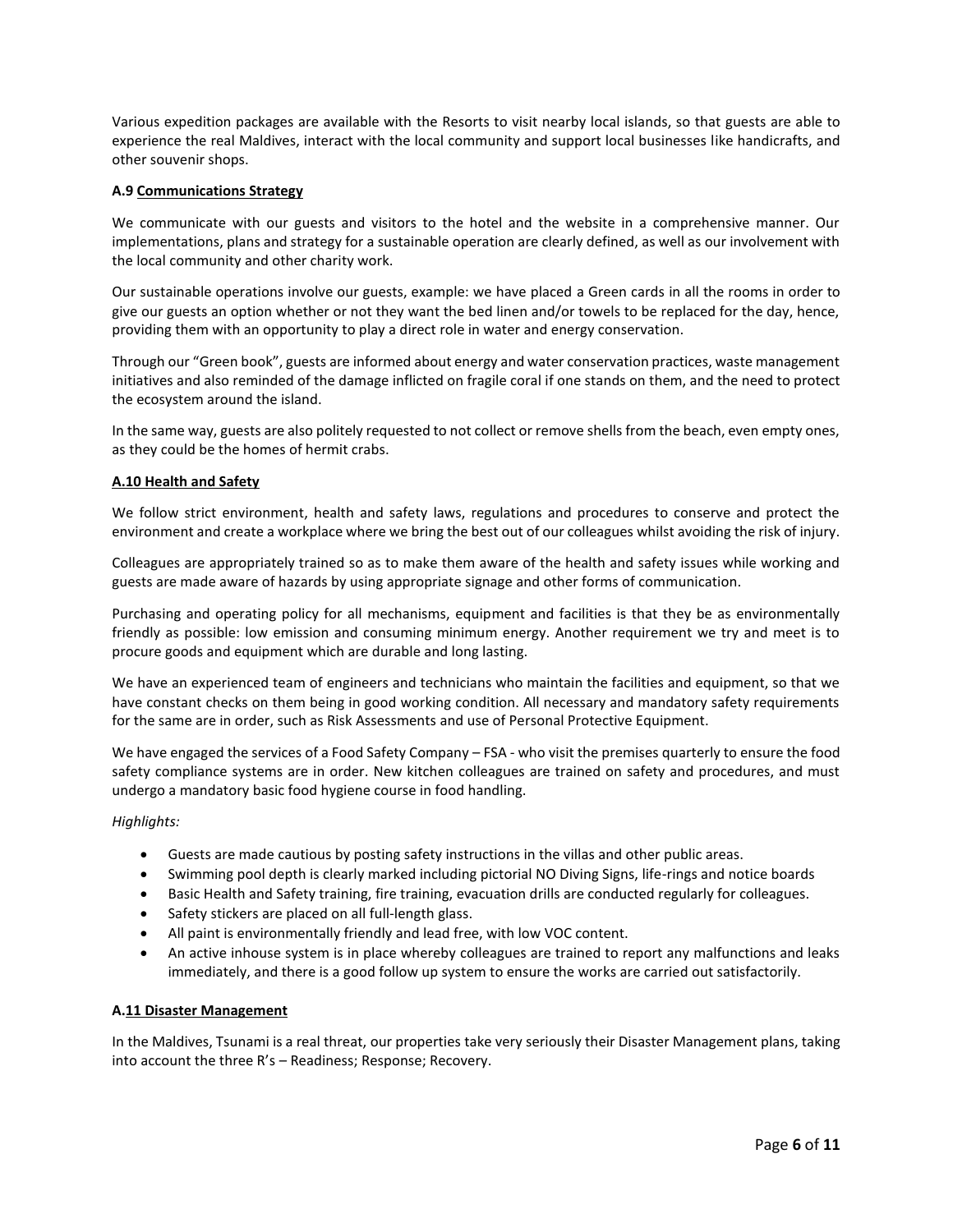Fire Safety: the resort uses the services of a third-party Fire company to inspect, analyses, advice, train and certify all colleagues.

Yearly drills are held involving all staff, where a real disaster is simulated and practice responses are undertaken. All drills are observed by independent parties and observations and reports written.

# **B. SOCIAL/ ECONOMIC**

## **B.1 Community Development**

This section is supported by the Atmosphere CSR policy; the policy states that the Company recognizes its role and responsibilities in contributing to the sustainable development of the communities in which it operates. This policy aims at maximizing the return on Community Investments and their impact on the local community.

Through our community investment initiative, we have identified unique areas of involvement where we can actively support our local communities and engage in a mutually rewarding way with our stakeholders.

**Education**: Supporting initiatives focused on vocational training and skills development that improve employability in the tourism and hospitality sector. This is done by taking on interns from local educational establishments and supporting their growth and development. Further job opportunities are offered within the company.

**Healthcare**: Supporting initiatives aimed at enhancing the health and well-being of local communities. We look into schemes of donating and sponsoring to the health facilities at local islands.

**Cultural Preservation**: Supporting initiatives aimed at enhancing the ability of small businesses that are strategically linked to business needs to perform more effectively in order to create economic growth. We regularly buy from local producers and support local fishermen.

**Environmental Protection**: Supporting initiatives that help protect the integrity of the environment.

In collaboration with TGI Maldives or a similar third party, we are committed to protecting and maintaining our marine environment, chiefly our house reef, which is constantly rated as one of the best snorkeling/diving spots in the Maldives. We engage a third party to conduct yearly checks of the health of the reef, and are proud to say that until now, we have consistently maintained the biodiversity. Additionally, we have initiated a program to catalogue all the marine species that are found in our waters, which will aid in our conservation and education efforts.

We also want to support initiatives that use innovative products and services to help solve environmental problems.

## **B.2 Local Employment**

Atmosphere Hotels and Resorts proactively supports the recruitment and development of Maldivian nationals at various managerial level positions across its operational and support functions, with a view that such Maldivian nationals will be supported, mentored and guided to grow and move into leadership positions across the company.

The element of local employment is supported by:

- Equal Employment Opportunity policy (part of the Business Ethics and Conduct Policy)
- Code of Conduct policy (part of the Business Ethics and Conduct policy)
- Corporate Social Responsibility Policy
- Workplace Health and Safety policy

## **B.3 Fair Trade**

Fair trade within our properties is driven by the "Procedure Goods & Services" process in the Maldives wherein resorts ensures the use of right methods to select suppliers and procure goods and services at the right quality, price, time, source and delivery while protecting the company.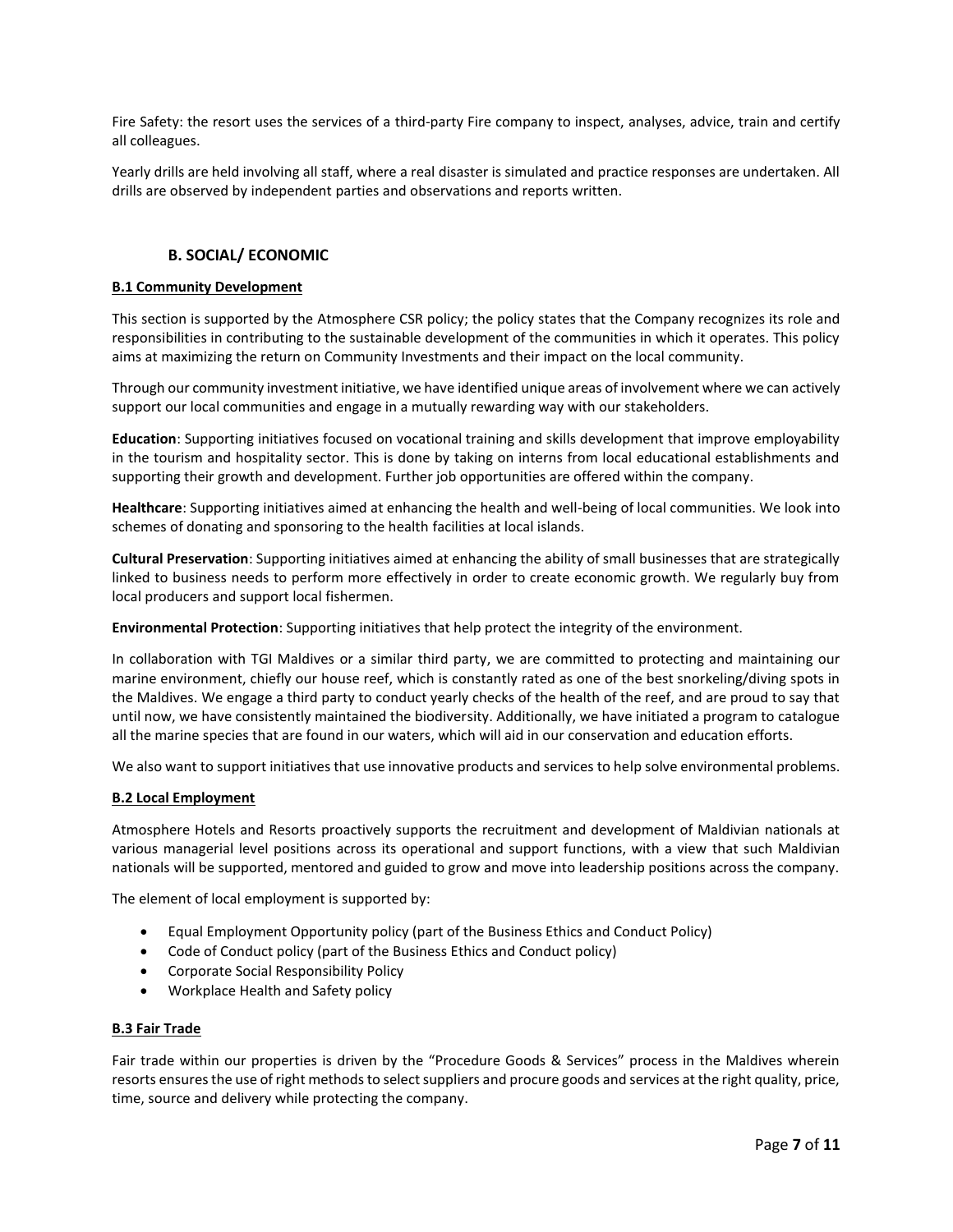## Our Policy:

"We at Atmosphere Hotels and Resorts ensure that all processes are done in compliance with relevant laws and consistent with ethical, social and environmental standards."

## **B.4 Local Entrepreneurs**

Atmosphere Hotels and Resorts does not engage with local entrepreneurs dealing with historical artifacts. Moreover, it is not permitted by law.

It is worthwhile to state that we do engage in organizing events and activities that portray the local culture, especially during Ramadan, Eid, and Maldives National Day. Local craftsmen and businessmen are brought are encouraged to visit our properties to enable them to enhance their living, giving guests a chance to interact with them, and learn about local cultures.

## **B.5 Respect Local Population & Culture**

As stated earlier the Maldives is predominantly a Muslim country and as such guests and colleagues are made aware of the local culture. All efforts are made, where applicable, that due respect is given to the local values and beliefs, and we commit to safeguarding the Maldivian culture and ensuring that the local community shares in the benefits of tourism.

## **B.6 Exploitation**

Our properties are in strict compliance with the Maldives Labour Law. Hence, appropriate policies are in place against the employment of children, sexual harassment and exploitation.

The element of avoidance of exploitation is supported by:

- Equal Employment Opportunity policy (part of the Business Ethics and Conducts Policy)
- Code of Conduct policy (part of the Business Ethics and Conduct policy)
- Harassment Policy
- Maldives Labour Act

# **B.7 Equitable Hiring**

Atmosphere Hotels and Resorts promotes diversity and equality on all levels of the business, and no colleagues or applications are discriminated against in any way.

All positions are filled on the basis of competence. Our hotels adhere to all local laws and regulations concerning labour laws, and offers conditions and wages superior to the minimum requirements.

Atmosphere Hotels and Resorts employ people of many nationalities – currently we have no less than 20 different nationalities on our properties. Women candidates are encouraged to apply across all levels of the business.

The Maldives has strict labour law related issues, which we adhere to in full.

## **B.8 Colleague Protection**

Salaries and benefits meet national regulations, and all payments required by law into insurance and pension funds are made on behalf of all colleagues. Overtime is paid for hours worked beyond the established work in accordance with Maldives labour law. Week hours and working hours do not exceed the legal maximum established by the labour law, but being a hospitality industry at times a need might arise to work additional hours, colleagues are accordingly remunerated as per the policies outlined.

To further enforce colleague protection at our properties, the welfare Committee comprising of employees of all levels and the management hold regular meetings and assure that any concerns or ideas from any colleague is given due considerations and actioned on if possible.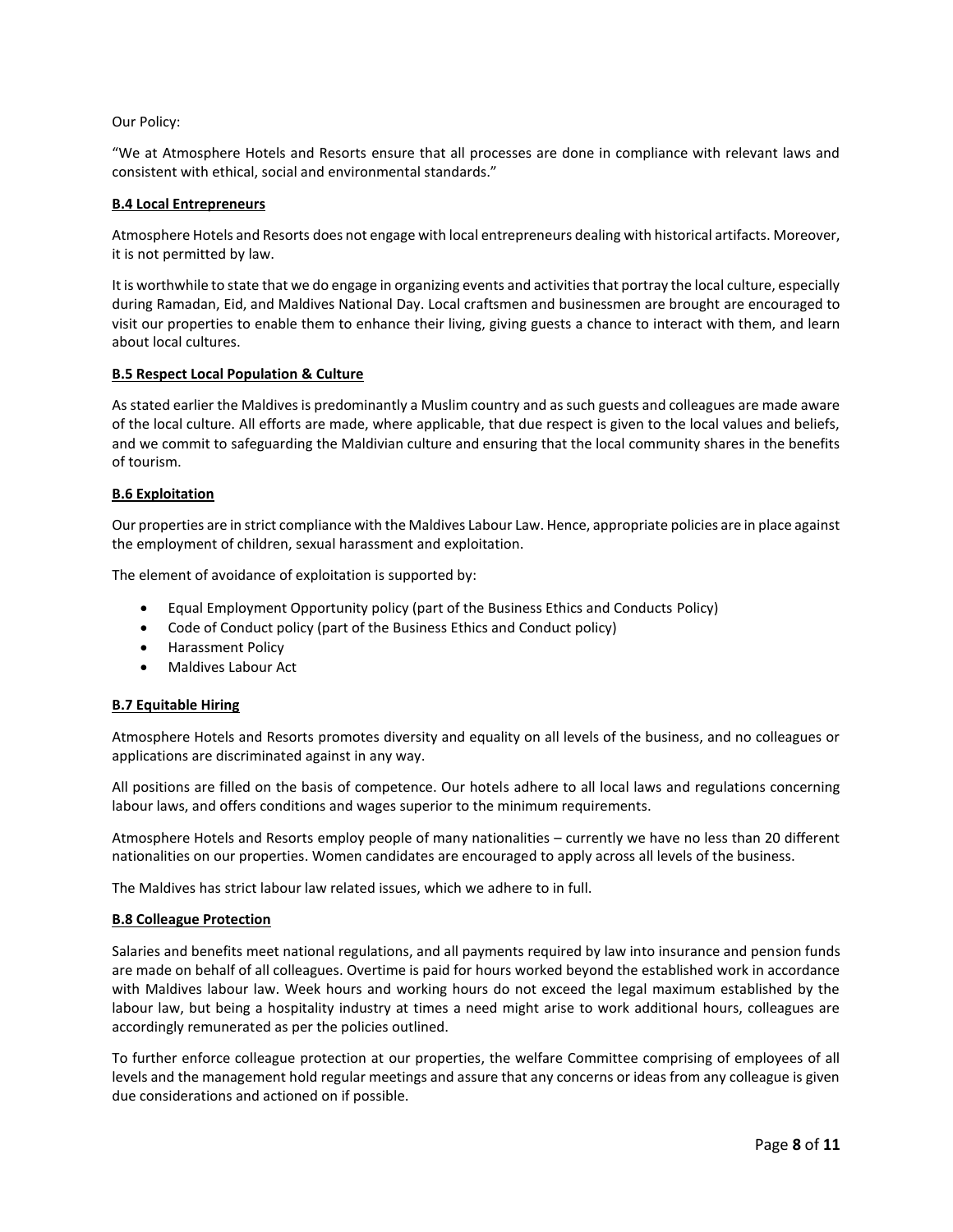## **B.9 Basic Services**

The activities of the business have not impacted or jeopardized resources or services in the local area or neighboring communities in any negative manner. The activities of the business generate a number of secure jobs and reflect a positive influence in the community.

#### **B.10 Local Livelihood**

Since our resorts are located on independent islands, and the business encompasses the entire island, its activities do not affect any of the other islands around. Access to land, water, housing, right-of-way and transport for any neighbouring communities has not been impacted at all. On the contrary, the activities of the business contributes to the economy of neibouring islands by creating jobs and buying from them.

#### **B.11 Bribery and Corruption**

Atmosphere Hotels and Resorts prohibits all forms of bribery, directly or through third parties, including employees from soliciting, arranging or accepting bribes.

No direct or indirect contributions to political parties, etc, is made, as a way of obtaining advantage in business transactions.

The Resort will not deal with contractors and suppliers known or reasonably suspected to be paying bribes. Due diligence is undertaken in evaluating prospective contractors and suppliers to ensure that they have effective antibribery Program.

The element of avoidance of bribery and corruption is supported by:

- Code of Conduct policy (part of the Business Ethics and Conduct policy)
- Gift policy
- Anti-bribery and corruption policy

## **C: CULTURAL HERITAGE**

Our colleagues are trained to guide guests towards the cultural sights and events and/or entertainment/restaurants that the guests are most interested in.

Local Maldivian culture and idiosyncrasies can be explained and discussed with guests, but mainly in a nice-to-know form, as the culture is significantly different from anywhere else in the western/developed part of the world, from where we have a substantial number of guests coming from.

Guests can read through the basic do's and don'ts in our inhouse Green Book through direct stream which contains the resort's environmentally conscious literature containing information on the resorts' sustainability initiatives, what they are doing for the environment and how guests can help.

Historical and archeological artifacts are not sold, traded, or displayed. Business complies with laws, standards and regulations concerning the protection of historical sites and cultural heritage.

Goods which are protected and may not be bought or taken are communicated to guests through in-house literature.

The Maldives is a treasure of marine diversity and fragile coral and their protection and natural growth is publicized as much as possible.

The villas and all public areas are of rustic ethnic charm and blend in naturally with the surroundings and landscape. The scenic beauty of the Maldives is enhanced through our thoughtful architecture and design of structures.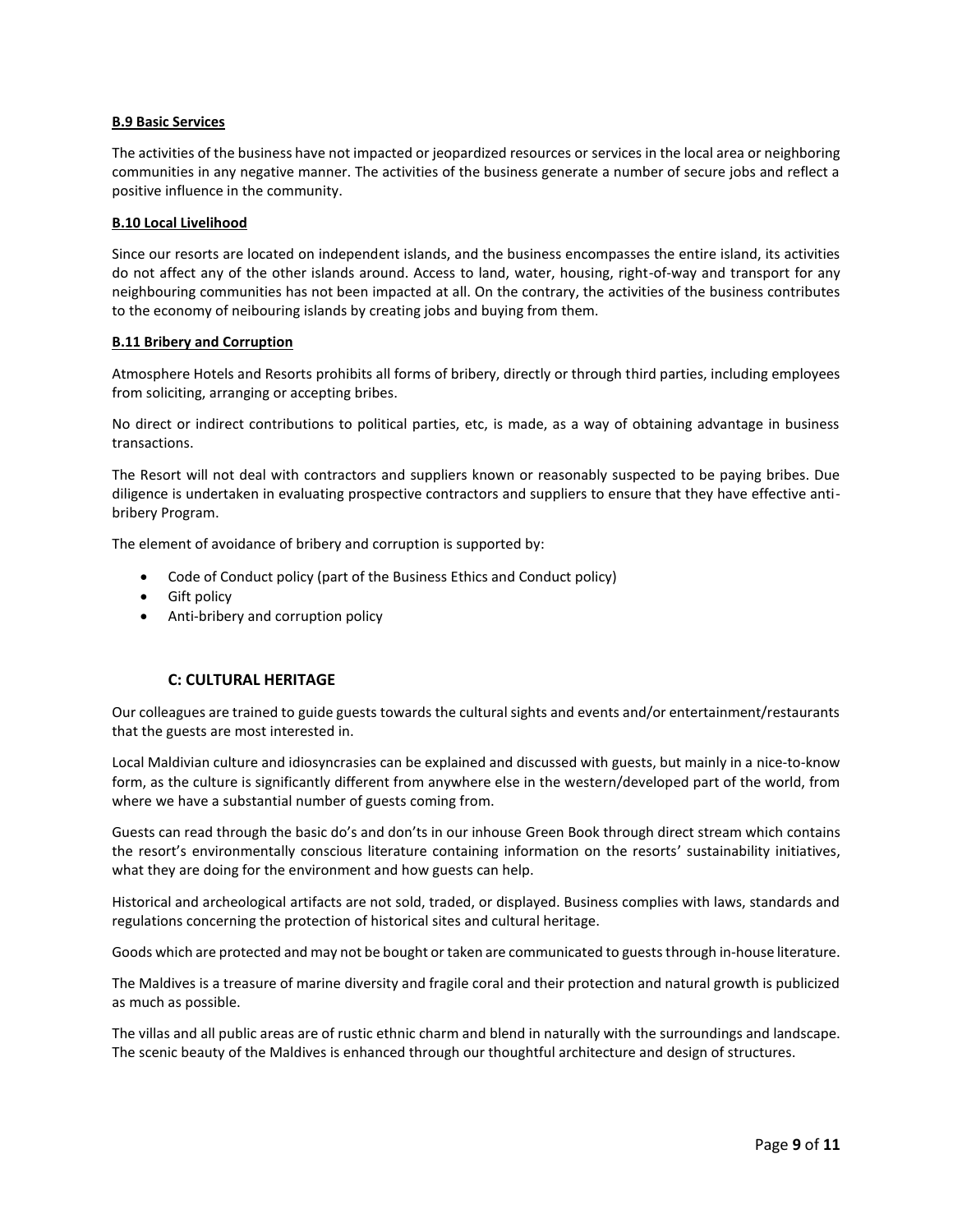## **D: ENVIRONMENTAL**

Our Resorts source and obtains many locally produced goods including watermelons, papayas, kurumba, bananas, and many others which have been grown organically. Freshly caught fish using pole and line method is brought directly to us just off the sea by local fishermen every day.

As much as possible, we favour suppliers who conduct their business in a responsible and ethical manner. We buy in bulk to reduce packaging wastes. We prefer products which are eco-friendly, bio-degradable, made from re-cycled material and have minimum impact on the environment.

We do not use any invasive alien species in our gardens and landscapes, we also minimize the trimming and trying to keep the native vegetation as undisturbed as possible. Measures are taken to prevent the introduction of pest and exotic species.

No captive wildlife, endangered species, products thereof or any form of unethical items are used, sold or allowed on our Resorts.

Our business activities do not impact on the habitat of local wildlife or plants, appropriate measures are taken to minimize noise, chemical pollution; artificial lighting from having impact on wildlife.

Endangered species, products thereof, or items stemming from unsustainable practices are not sold, traded, or displayed on the properties grounds.

Guests are provided with information about protected areas within the properties influence zone and encouraged to visit protected areas.

Guests are provided with information on native wildlife and plant species found in the area through our Green Book.

The element of environmental protection is supported by:

- Environmental Policy
- Pollution Management Plan
- Landscaping Policy
- Biodiversity Policy
- Green Book